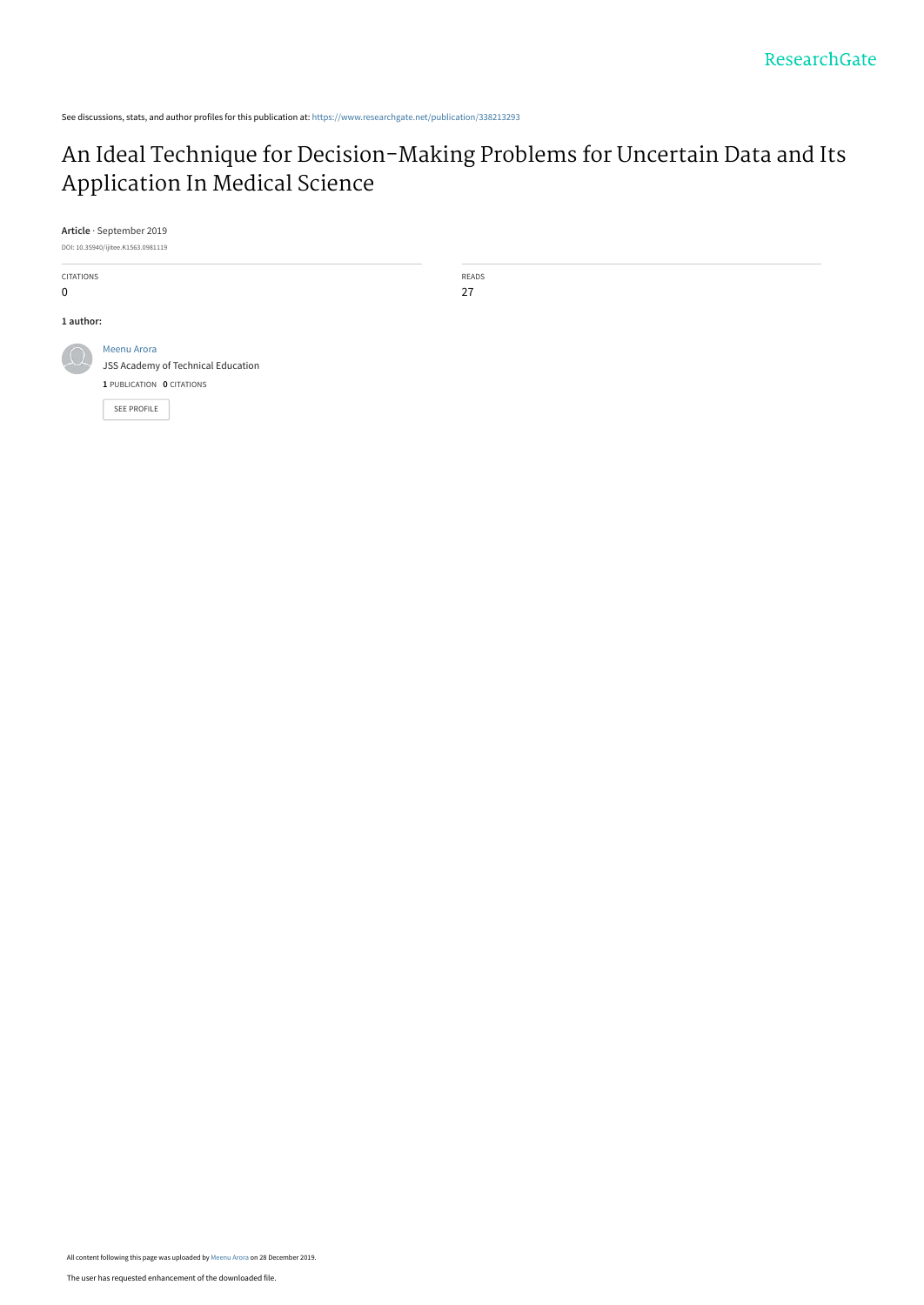# An Ideal Technique for Decision-Making Problems for Uncertain Data and Its Application In Medical Science

#### **Meena Arora**

*Abstract: For representing and manipulating uncertain information like fuzzy, incomplete, inconsistent or imprecise, Neutrosophic relation database model is a more general platform, in the human decision-making process. Neutrosophic sets can easily handle real world problems. A new correlation method is introduced in this paper to construct similarity measure, by which decision making problem that exist in real world situation can be easily handled in regard of multiple existing criteria's or incomplete or inconsistent information. The selection of the best option of alternative can be done by ranking all the other options as per similarity measure depending on concept of similarity. Later in this paper, an explanatory example is given of the proposed method and the comparison results are also presented to show the effective output.. The application in certain domains of medical diagnosis problems having multiple criteria's in decision making are also discussed in the end of the proposed method.*

*Keywords : Maximum approximation, Minimum approximation, Efficient decision making, Similarity measure.*

#### **I. INTRODUCTION**

In data mining [1] to extract data patterns [2] intelligent methods are used. There are three different types of data mining techniques [3] which are helpful in extracting data. As uncertainty and indeterminacy is present in the real world situations there is a need to explore efficient decision making method for multiple criteria options. Such situations can be easily understood by Neutrosophic logic

In various real problems the fuzzy sets, vague sets and rough sets([4],[5],[6]) are applied on incomplete and uncertain information. The neutrosophic logic is basically the based on concept of different sets i.e classic, intuitionistic, fuzzy [7] and interval valued sets ([8],[9]). Furthermore, the crisp logic always results in 0 or 1 i.e either true or false and in others also the fact of indeterminacy is not taken into consideration, while in the neutrosophic set, indeterminacy is also considered along with truth and falsity membership functions.

However, these expressions where a part of indeterminacy is also included is not included in the scope of the fuzzy logic.

**Revised Manuscript Received on September 2, 2019**.

**Dr. Meena Arora\***, Department of Information Technology, JSS Academy of Technical Education,, Noida, India. Email: meenaarora@jssaten.ac.in

So in such type of cases, the notion of neutrosophic set overcomes the aforementioned issues. For dealing with problems of imprecise data neutrosophic logic was first proposed by Smarandache [10],[11],[12].

The role of Neutrosophic logic is discussed for the issues in data mining. Data mining technique is also used for lifestyle based human disorders [13]. Indeterminacy is the common issue in real scenarios. Recently, neutrosophy technique is used by many researchers for various applications in medical science such as noise reduction and segmentation, image retrieval disease diagnosis like detecting tumours, diagnosis of human disorders like psychological , chronic, cardiovascular [14],[15],[16] and also fatal diseases[17]. This shows that good execution in terms of indeterminacy and performance is provided by neutrosophy. The decision-making issues for indeterminate, inconsistent or incomplete information that exists in natural scenarios the ideal alternative can be obtained by the proposed method via rank ordering of all alternatives which is highly efficient and is proved with the help of examples.

Therefore the main objectives are to state some similarity measure function to form a multi-criteria decision and to do comparison with any previously defined method.

#### **II. RELATED WORK**

 In practical life scenario problems, the data given is generally imprecise or non-deterministic. Imprecision means the data can be - non-matching, imprecise, inconsistent, misaligned schemas, etc. In general judgments and evaluation or calculation of data is done by humans (or by n intelligent machines by feeding the raw data to them) where certainly knowledge is a constraint. For example it is very easy to decide "whether  $6+5 = 11$  or not", and there are no confusions regarding this. As in case of cancer like disease even the doctor will hesitate to confirm this to the patient as a part of evaluation of complete information may remain unpredictable to him.

Florentin Smarandache created three-valued logic called as Neutrosophic logic in 1995 and defined the term Neutrosphy [18] that use an indeterminate value also along with truth & false values i.e  $I_A(x)$ ,  $T_A(x)$ ,  $F_A(x)$  also termed as indeterminacy membership, truth membership, falsity membership of a neutrosophic set[19].



*Retrieval Number K15630981119/2019©BEIESP DOI: 10.35940/ijitee.K1563.0981119*

923

*Published By:*

*& Sciences Publication*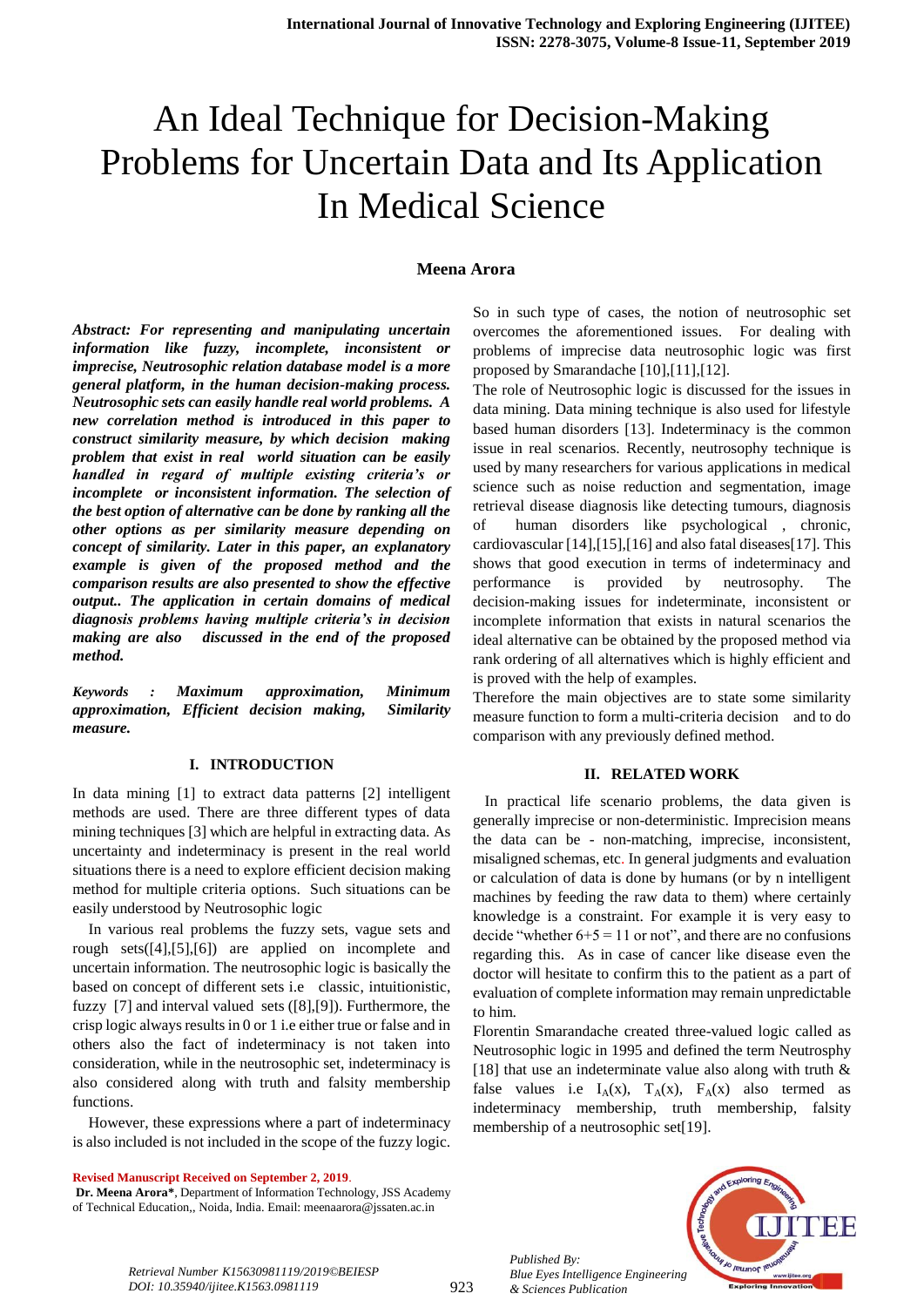# **An Ideal Technique for Decision-Making Problems for Uncertain Data and Its Application In Medical Science**

$$
T_A: X \to ]0, 1^+[ ,
$$
 (1)

$$
I_A: X \rightarrow ]0, 1^+[ ,
$$
  
\n
$$
F_A: X \rightarrow ]0, 1^+[ .
$$
 (2)  
\n(3)

Sometimes it becomes difficult to find the exact values of truth and of falsity, so instead of a numbers approximate them as a subsets. Ranking is basically finding the similarity score between the result and the target value [20]. Similarity measures using Neutrosophic sets are calculated using different techniques in [21], [22]. Method proposed here is more precise and reliable as it gives a closer value to authenticity.

#### **III. CONSTRUCTIVE APPROACH**

In this section, a similarity measure function for choosing the alternatives (multi criteria options) is introduced by looking into the concept of T, I, F memberships and listed some basic properties below.

#### **3.1. Definition**

Let two neutrosophic sets P and Q and x be a space of points in universe U.

1) Let  $L = P UQ$ , where  $\forall x \in U$ , then  $T_L(x) = T_P(x) \text{ OR } T_Q(x)$ ,  $I_L(x) = I_P(x)$  AND  $I_Q(x)$  and  $F_L(x) = F_P(x)$  OR  $F_Q(x)$ ;

2) Let  $M = P \cap Q$  be the intersection of P and Q of RNS, where  $\forall x \in U$ ,  $T_M(x) = T_P(x) \wedge T_Q(x)$ ,  $I_M(x) = I_P(x) \vee I_Q(x)$ , and  $F_M(x)$  $=$  F<sub>p</sub>(x) ∨ F<sub>o</sub>(x), where " $\wedge$ " and "∨" denote minimum and maximum respectively.

### **3.2. Definition**

Let  $\hat{R}$  (P) and  $R$  (P) are maximum and minimum approximation of P w.r.t.  $(U, R)$ , are two sets whose  $\mu$  can be defined as:

For R( P) the truth membership will be

 $T_{R(P)}(x) = \text{minimum } y \in U \left( T_{A(y)} \vee F_{R(x,y)} \right),$  (4) Therefore

$$
T_{\hat{R}(P)}(x) = \text{maximum } y \in U \text{ } (T_{A(y)} \wedge T_{R(x,y)}), \tag{5}
$$
\nThe indeterminant membership will be

 $I_{R(P)}(x) =$  maximum y∈U ( $I_{A(v)}(1-I_{R(x,v)}),$  (6) Therefore

 $I_{\hat{R}(P)}(x) = \text{minimum} y \in U \ (I_{A(y)} \vee I_{R(x,y)})$ , (7) The falsity membership will be similarly

$$
F_{R(P)}(x) = \text{maximum } y \in U \text{ (}F_{A(y)} \wedge T_{R(x,y)}\text{)},\tag{8}
$$

$$
F_{\hat{R}(P)}(x) = \text{minimum } y \in U(F_{A(y)} \vee F_{R(x,y)}). \tag{9}
$$

Let  $\hat{R}(P)$  and  $R(P)$  complement denotes the Neutrosophic maximum and minimum approximation operators. Let two neutrosophic numbers m1 and m2 are denoted as m1 =  $(T<sub>m1</sub>$ ,  $I_{m1}$ ,  $F_{m1}$ ) and m2 = ( $T_{m2}$ ,  $I_{m2}$ ,  $F_{m2}$ ) and the operations on them are defined as follows:

$$
m_1 \bigoplus m_2 = (T_{m1} + T_{m2} - T_{m1} \cdot T_{m2}, I_{m1} \cdot I_{m2}, F_{m1} \cdot F_{m2}).
$$
 (10) Therefore

$$
m_{xk} = (R(P) \oplus \hat{R}(P))(x_k) (k = 1, 2, \dots, 1),
$$
  
\n
$$
m_1 O m = (T_{m1} \cdot T_{m2}, I_{m1} + I_{m2} - I_{m1} \cdot I_{m2}, F_{m1} + F_{m2} - F_{m1} \cdot F_{m2}).
$$
  
\n(12)

For the efficient decision making process addition of two neutrosophic numbers for finding ranking of sets P and Q as an exclusive OR between two sets is defined. The measure based on similarity concept between neutrosophic numbers is proposed here. Based on fuzzy set theory, the similarity relation of neutrosophic sets A and B can be defined as

follows:

 $S(m_{xk}, m) = (Tm_{xk}.Tm + Im_{xk}.Im + Fm_{xk}.Fm)$  for i=1 to n. It also satisfies the properties:  $S(m_{xk}, m_{xk}) = T(m_{xk}); S(m_{xk}, m_{xk})$  $m= S(m, m_{xk});$ 

## **3.3. Definition**

The similarity measure  ${considering \, mxk = (Tm_{xk}, Im_{xk}, Fm_{xk})}$ be a neutrosophic number, and  $m* = (T_{m*}, I_{m*}, F_{m*}) = (1, 0, 0)$ be the ideal neutrosophic number}, between m and m∗ is defined as follows:

 $S(m_{xk}, m*) = [ (Tm_{xk} \cdot T_{m*} + Im_{xk} \cdot I_{m*} + Fm_{xk} \cdot F_{m*} ) ] / [(sqrt(T^{2} + Tm_{xk}) + Fm_{xk} \cdot F_{m*} )]$  $m_{x} + I^2 m_{x} + F^2 m_{x}) \cdot (sqrt(T_{m*})^2 + (I_{m*})^2 + (F_{m*})^2)$  $(13)$ According to neutrosophic set property

 $-0$  < = S(m<sub>xk</sub>, m\*) < = 1<sup>+</sup>

Let neutrosophic numbers  $m_{x_k}$  represents the properties of the alternatives  $x_k$  (k = 1, 2, n) for decision making in case of multiple attributes. The option  $x_k$  is nearer to the target alternative x∗ when the value of the Similarity measure  $S(m_{xk}, m^*)$  is bigger and at this point the choice of alternative  $x_k$  will be better as it will be ideal and this helps in efficient decision making technique for multiple criteria. The best alternative can be obtained by finding out ranking of all options by doing the comparison of the similarity measure value of all alternatives

 From the above discussion, an algorithm is developed depending on the similarity measure for efficient decision making problem having multiple criteria's, to find an optimum solution.

#### Algorithm

Step1. Read the values of its truth, Indeterminacy and falsity membership functions.

Step2. Evaluate the max and min approximations of P of two neutrosophic sets R (P) and its complement (by Definition 3.2), refer to (4), (5), (6), (7), (8), (9)

Step3. Calculate  $m_{x_k} = (R(P) \oplus \widehat{R}(P))(x_k)$  (k = 1, 2, · · · , l); refer to (11)

Step4. Compute similarity measure

 $S(m_{xk}, m*) = [\ (Tm_{xk} \cdot T_{m*} + Im_{xk} \cdot I_{m*} + Fm_{xk} \cdot F_{m*})]$ / [(sqrt(T<sup>2</sup> m<sub>xk</sub> +I<sup>2</sup> m<sub>xk</sub> +F<sup>2</sup> m<sub>xk</sub>))⋅( sqrt( (T<sub>m\*</sub>)<sup>2</sup> +(I<sub>m\*</sub>)<sup>2</sup>

 $+(F<sub>m*</sub>)<sup>2</sup>)$ ]. (by Definition 3.3), refer to (13)

Step5. Select the similarity measure whose value is maximum and that will be the efficient decision making among multivalued attribute.

#### **IV. RESULTS WITH EXPLANATORY EXAMPLE**

In order to signify the feasibility of the algorithm suggested, following example has been taken efficient decision making problem for multiple criteria options.

 If t is a possible truth degree, i is an indeterminacy degree and f is an impossible degree of Disease S of every Patient  $pt_k \in U$  that is diagnosed by Doctor D, denoted by  $A(pt_k) = (d, e, f)$ , then the decision maker (Doctor D) for the efficient decision making problem needs to know how to evaluate whether Patients ptk ∈ U have Disease A

Assume that  $U = \{pt1, pt2, pt3, pt4, pt5\}$  is a set of patients. According to the patients' symptoms,  $V = \{s1, s2, s3, s4\}$  to

be four main symptoms (shivering, fever, giddiness and headache) for Disease A. Assume that Doctor D

*& Sciences Publication* 

*Published By:*



*Retrieval Number K15630981119/2019©BEIESP DOI: 10.35940/ijitee.K1563.0981119*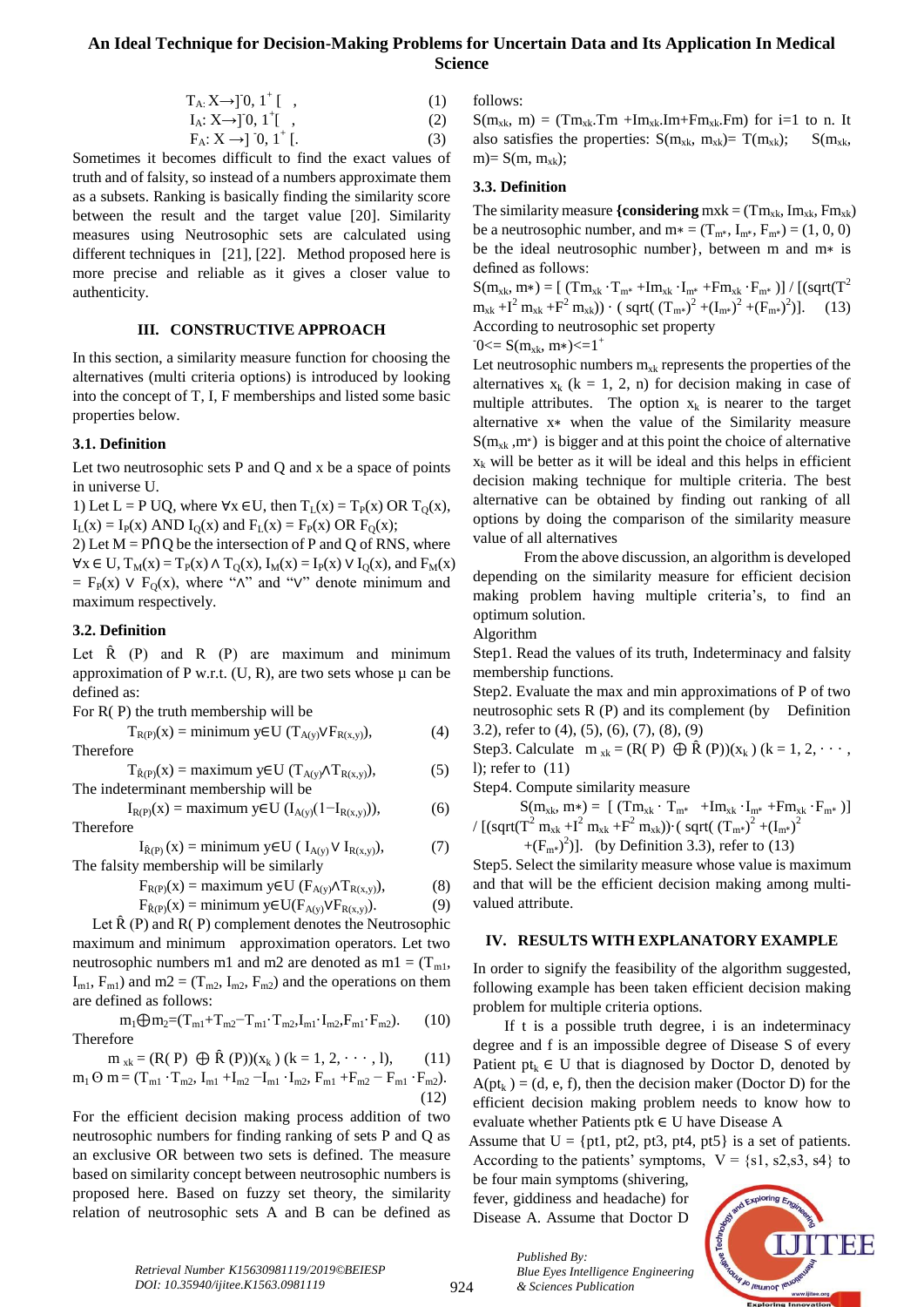evaluates every Patient ptk ( $k = 1, 2, \dots, 5$ ) as shown in Table I.

Suppose Disease  $A \in NS$  (V) and let  $A = (0.3, 0.6, 0.5)/s1$  $+(0.7, 0.2, 0.1)/s2 + (0.6, 0.4, 0.3)/s3 + (0.8, 0.4, 0.5) s4.$  As per algorithm (Algorithm 1) given in section 3 the values of similarity measure are calculated considering  $m^* = (1, 0, 0)$ . And finally its concluded that  $s(m_{p1}, m^*)$ . has the maximum value. Therefore, Patient pt1 is more likely to be sick witßt Disease A. Table 1 can be shown below in the form of Graph as shown in Fig1.

| <b>Table</b> |            |        |         |         |        |                |
|--------------|------------|--------|---------|---------|--------|----------------|
| I            | $\rm pt_5$ | $pt_4$ | $pt_3$  | $pt_2$  | $pt_1$ |                |
| <b>Neutr</b> | (0.3,      | (.6,   | (0.4,   | (0.5,   | (0.7,  | S              |
| osoph        | 0.2,       | 0.1,   | 0.5,    | 0.3,    | 0.2,   | $\mathbf{1}$   |
| ic           | (0.6)      | (0.7)  | (0.2)   | (0.2)   | (0.5)  |                |
| relati       | (0.7, 0.3, | (0.4,  | (0.2,   | (0.5,   | (0.6,  | S              |
| on R         | (0.5)      | 0.5,   | 0.3,    | 0.2,    | 0.2,   | $\overline{c}$ |
| betwe        |            | (0.7)  | (0.6)   | (0.8)   | (0.4)  |                |
| en the       | (0.6,      | (0.3,  | (0.5,   | (0.4.0. | (0.4,  | S              |
| sympt        | 0.3.       | 0.6,   | 0.2,    | 5, 0.4  | 0.1.   | $\mathbf{3}$   |
| oms          | 0.5)       | 0.5)   | (0.4)   |         | (0.5)  |                |
| and          | (0.8,      | (0.5,  | (0.6, ) | (0.6,   | (0.1,  | S              |
| diseas       | 0.1.       | 0.3,   | 0.3,    | 0.1.    | 0.5,   | $\overline{4}$ |
| es           | 0.2)       | 0.2)   | (0.4)   | (0.7)   | (0.6)  |                |



**Fig. 1. Patient's probability of different symptoms**

Thus, the calculation of ranking of the choices is very important for the making a decision between the options of different alternatives given.

#### **V. COMPARITIVE ANALYSIS**

To authenticate the practicability of the proposed method a comparative analysis is done with the other method prescribed by Peide Liu[23]

Let's consider the Decision Matrix as per Table 1 for P Liu's Algorithm .Suppose the weight vector of the criteria is  $w =$ (0.35,0,25,0.3,0.1) and  $\gamma = 1$ .

As per P Liu's method the best ranking alternative, is achieved by the following steps (Algorithm 2) :

*Step 1*: According to Hammer single-valued neutrosophic number-weighted geometric (HSVNNWG) operator collective overall values are , as  $s(pt1) = (0.557, 0.178, 0.482),$ 

 $s(pt2)=(0.484, 0.283, 0.395),$  s(pt3)= (0.414,0.318,0.347),  $s(pt4) = (.465, 0.286, 0.558),$  $s(pt5) = (0.578, 0.233, 0.486).$ 

Step 2: Calculating the similarity measure for  $s(pti)(i=1,2,3,4,5)$  i.e  $s(pt4) = 0.596$ ,  $s(pt5) = 0.734$ . Step 3: Ranking the alternatives in an order. One can rank the alternatives as:  $s(pt4) < s(pt3) < s(pt2) < s(pt5) < s(pt1)$ . Therefore, Patient p1 is more likely to be sick with Disease A, as a result of P Liu's Algorithm. Comparison in the form of table (Table II) and graph (Fig 2) are shown below.

# **Table II . Comparison of similarity measure of both algorithms**

|                 | Algorithm1 | Algorithm2 |
|-----------------|------------|------------|
| pt1             | 0.96       | 0.735      |
| pt <sub>2</sub> | 0.951      | 0.706      |
| pt3             | 0.945      | 0.66       |
| pt4             | 0.918      | 0.596      |
| pt5             | 0.948      | 0.734      |



**Fig. 2. Comparison analysis of our algorithm with P Liu's Algorithm**

The method for decision matrix proposed in this paper is more sustainable and is based on less calculation for problems having multiple criteria's with indeterministic or imprecise information.

The highest correlation measure gives the proper medical diagnosis. So, as per the closeness value patient pt1 is more likely be suffering from disease A as per our illustrative example given in section 4. So by getting more appropriate (close) values than given in [23], it can be concluded that proposed method is much more reliable as it gives a more closer value to authenticity option.

# **VI. APPLICATIONS OF PROPOSED METHOD**

This method can be applied in various medical science issues. Few of them are listed below:



*Retrieval Number K15630981119/2019©BEIESP DOI: 10.35940/ijitee.K1563.0981119*

925

*Published By: Blue Eyes Intelligence Engineering & Sciences Publication*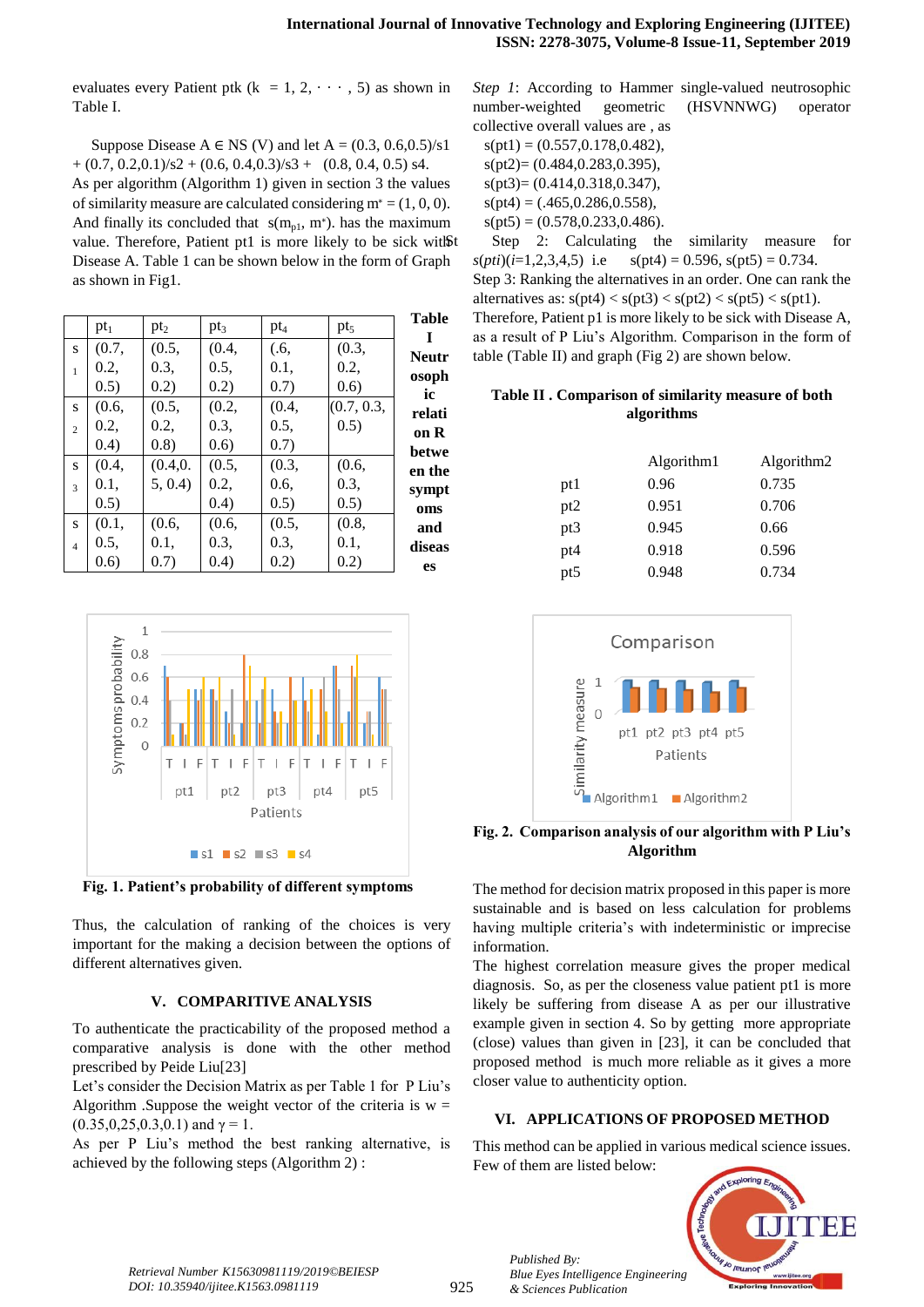# **An Ideal Technique for Decision-Making Problems for Uncertain Data and Its Application In Medical Science**

**A. Detect tumours using similarity set score based on neutrosophic set in ultrasound image segmentation** [24].It is a challenging task to segment the tumors To segment and detect tumors the Similarity score method as proposed above can be applied for this issue. Set score vector method detects the direction of image growing and distance vector between the candidate points and seed regions. Finally, a pre trained deep learning network and transfer learning scheme are used for false positive reduction. The breast ultrasound image can be segmented and tumor can be extracted perfectly by using this method accurately.

**B. Seed Point choice for Image Segmentation using Neutrosophic method for Thyroid Nodule Images** [25] A test pixel that belongs to the suspicious region is termed as seed. The accurate seed choice is required, due to the haphazard growth of cells that might be malignant or benign [26] as the region growing outcome is sensitive to the underlying seeds so for as image segmentation is concerned. Thyroid nodule malignancy has become one of the vital life-threatening issues. Thyroid malignancy is very higher in number as categorized by American Cancer Society's evaluations in 2018[27]. An irregular cell development is one of the causes of thyroid nodule. By detecting nodule at the initial stages the rate of survival can be improved. To recognize and calculate the seed point automatically a method was proposed by Michahial et al. [28]. The value of entropy in Lesion regions which are homogeneous in ultrasound is high compared to its neighbors. Neutrosophic image enhancement technique is used to select seed point in nodule image automatically. This is very beneficial in malignancy diagnosis in thyroid nodule.

**C. Image Retrieval Classifier using Neutrosophic Sets [29]** A two phase Content based image retrieval system technique gives good results as compared to image retrieval system based on fuzzy sets [30]. In initial step to represent the content of every image, the set of features are extracted from the image to represent the content in the training database. Then after this step, the distance between the image that has to be evaluated, and all other images in the training database is calculated. The similarity measure proposed in this paper can be used, for retrieving the most similar image from the N most similar images.

#### **VII. CONCLUSION**

Based on neutrosophic sets an algorithm for accurately making a decision from the different choices given is presented in this paper. Firstly, the definition of Neutrosophic sets & logic and few operations on the sets are introduced. Then a method for solving reaching to a decision in problems having multiple criteria's is explored depending on the similarity measure and ranking technique.

 The best alternative with all ranking orders can be obtained through this proposed similarity measure method of efficient decision making. The proposed method is also highly effective to deal with the situations where there is incompleteness and inconsistency in information which is a common scenario in the present world in comparison the present methods. . The usefulness of the defined algorithm is also discussed taking the help of an explanatory example. Then in last section few applications based on similarity measure are also mentioned in the paper to mark the practicality of the defined method in this paper.

#### **REFERENCES**

- 1. Jiawei Han, Micheline Kamber, Jian Pei, "Data mining concepts and techniques", 2012 by Elsevier.
- 2. M. Rekha and M. Swapna. Role of fuzzy logic in data Mining, International Journal of Advance Research in Computer Science and Management Studies, 2(12), 2014.
- 3. E.Hullermeier Fuzzy methods in data mining: status and prospects. Fuzzy Sets and Systems, 156(3), 387-406, 2005
- 4. J. Mishra , S. Ghosh, "Uncertain Query Processing using Vague Sets or Fuzzy Set: Which one is Better?", International Journal of Computers, Communications and Control (IJCCC), Vol. 9, No. 6, pp. 730-740, 2014
- 5. F. Zhao, Z. M. Ma and L. Yan, "A Vague Relational Model and Algebra", Fourth International Conference on Fuzzy Systems and Knowledge Discovery (FSKD 2007), Vol. 1, pp. 81-85, 2007.
- 6. F. Zhao and Z. M. Ma, "Vague Query Based on Vague Relational Model", AISC 61, pp. 229-238, Springer- Verlag Berlin Heidelberg, 2009.
- 7. Atanassov, K. (1986). Intuitionistic fuzzy sets. Fuzzy Sets and Systems, 20, 87–96.
- 8. Atanassov, K. (1994). Operators over interval-valued intuitionistic fuzzy sets. Fuzzy Sets and Systems, 64(2), 159–174.
- 9. Atanassov, K., & Gargov, G. (1989). Interval-valued intuitionistic fuzzy sets. Fuzzy Sets and Systems, 31(3), 343–349.
- 10. F. Smarandache, "First International Conference on Neutrosophy, Neutrosophic Probability, Set, and Logic", University of New Mexico, Vol. 1, No. 3, 2001.
- 11. F. Smarandache (2002a), "A Unifying Field in Logics: Neutrosophic Logic, in Multiple-Valued Logic", International Journal, Vol. 8, No. 3, pp.385-438, 2002.
- 12. F. Smarandache, "Definitions Derived from Neutrosophics, Multiple-Valued Logic", International Journal, Vol. 8, No. 5-6, pp.591-604, 2002.
- 13. Sharma,M..G. Singh "Stark Assessment of lifestyle based human disorders using data mining based learning techniques" IRBM 38.6.(2017) : 305-324G
- 14. Kaur, Prableen and Manik Sharma "Diagnosis of human psychological Disorders using supervised learning and Nature Inspired computing Techniques: A Meta: Analysis." Journal of medical systems 43.7(2019): 204
- 15. Gautam, Ritu, PrableenKaur and Manik Sharma " A comprehensive review on nature inspiredcomputing algorithms for the diagnosis of chronic disorders in human beings" Progress in Artificial intelligence(2019): 1-24
- 16. Sharma, Manik, Gurvinder Singh and Rajinder Singh "An advanced conceptual diagnostic healthcare framework for Diabetes and Cardiovascular disorders" arXiv preprint arXiv: 1901.10530(2019).
- 17. Kaur, Prableen and Manik Sharma" A survey on using nature inspired computing for fatal disease diagnosis" International journal of Information System Modeling and Design(IJISMD) 8.2(2017):70-91
- 18. F. Smarandache. A unifying field in logics. neutrosophy: neutrosophic probability, set and logic. Rehoboth: American Research Press, 1998
- 19. F. Smarandache (2002c), editor, Proceedings of the First International Conference on Neutrosophy, Neutrosophic Logic, Neutrosophic Set, Neutrosophic Probability and Statistics, University of New Mexico, Gallup Campus, Xiquan, Phoenix, 147p., 2002,
- 20. Meena Arora, Ranjit Biswas "Rank neutrosophic Armstrongs axioms and functional dependencies" International journal of computer science and communication Vol 1 Dec 2010
- 21. Rıdvan Şahin "Multi-criteria neutrosophic decision making method based on score and accuracy functions under neutrosophic environment  $\ddot{\phantom{0}}$
- 22. R. Shenbagavalli1" Correlation and ranking analysis using Neutrosophic sets in a Multi-Criteria single-valued decision-making problems" Emerging Trends in Pure

*Blue Eyes Intelligence Engineering* 

*Published By:*

*& Sciences Publication* 



*Retrieval Number K15630981119/2019©BEIESP DOI: 10.35940/ijitee.K1563.0981119*

926